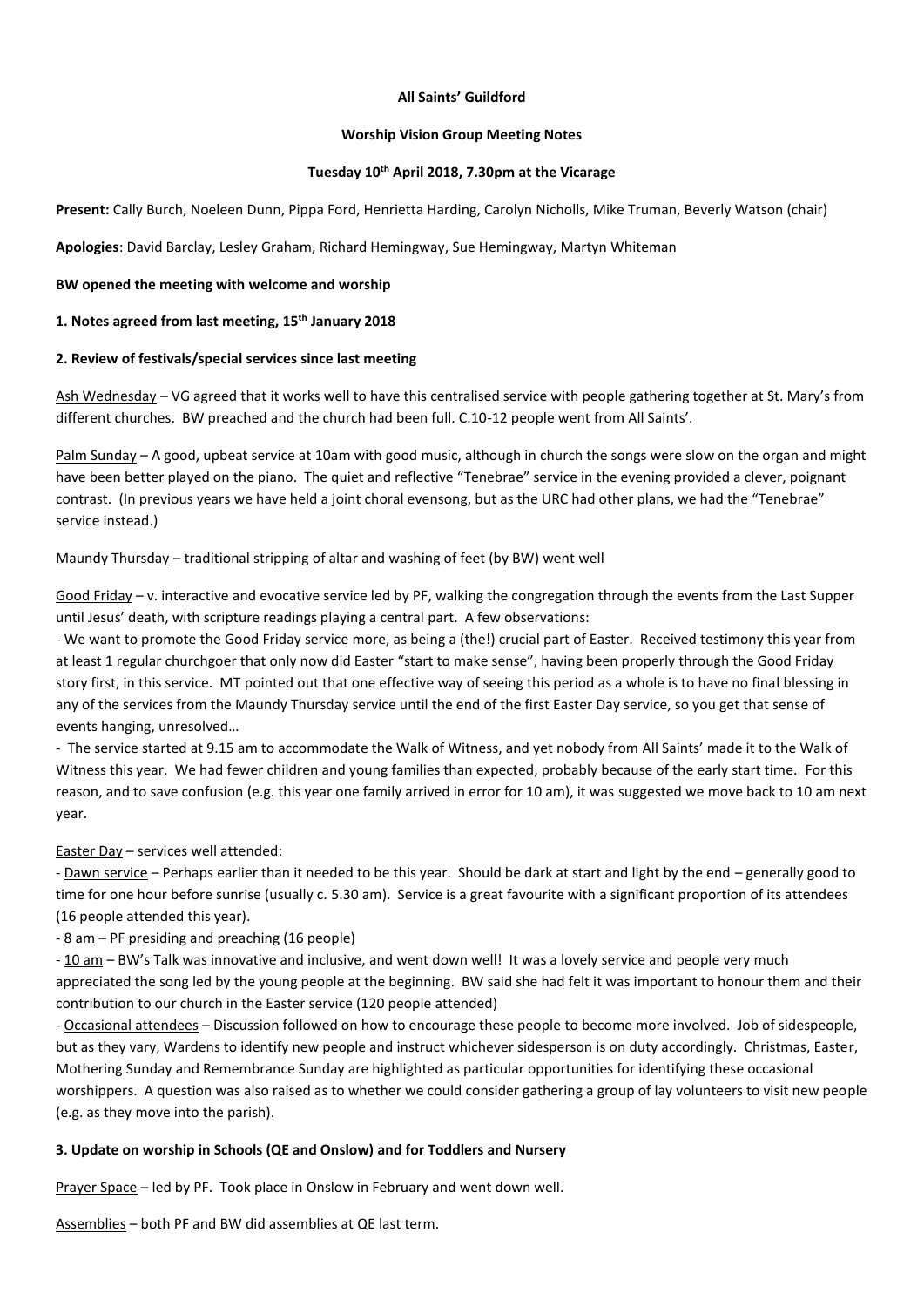Messy Church at Onslow – led by PF. Went down very well and the intention is to build on this!

Other Services in Easter period – Onslow had their annual church visit this term (with marriage and baptism "services") – a longstanding tradition which everyone very much enjoys! Toddlers also heard the Easter gospel message, led by ND in the Hall.

Offering a trail of progression – Good to have Toddlers, feeding into Montessori (who always request Christmas and Easter services and last year had a summer "graduation" service) and then Onslow. By the time it comes to the schools, attendance numbers become big.

# **4. Messy Church**

Worship VG had been asked to review the situation with MC, in the light of:

- a successful first MC service at Onslow Infants' School

- ongoing concerns that on the day it runs at All Saints', MC has been depleting numbers of Sunday Children's Church.

The PCC had also observed that, although very successful, our All Saints' MCC:

- uses a lot of people for one Sunday a month who (perhaps?) might otherwise be deployed elsewhere;

- against the norm for MC, seems to be attracting the 'churched' rather than the 'non-churched', which could be seen as a flow the wrong way! (Although there are non-Sunday Church families who are attracted in to MC and are loyal to it).

Worship VG were asked to consider the following questions/ideas:

- changing All Saints' MC to a Saturday – Worship VG concluded this might still affect the following Sunday morning. - cutting back to once a term at All Saints', but also doing once a term at Onslow – the merits and drawbacks of this idea were discussed, but CB felt strongly that the MC Core Team should have a chance to have their say on this, as they are the ones running MC and primarily resourcing it.

Worship VG made the following recommendations:

- CB to email MC Core Team, soliciting their feedback, ideally by them attending the Children and Young People's Meeting scheduled for 11am, Sat 14<sup>th</sup> April. (PF would invite them to this).

- CB would also inform MC Core Team of the following plan for upcoming MCs:

May – MC would take the form of the community royal wedding celebrations, TKC prayer activities etc. (see above) and Messy Cathedral.

June – CB away, but MC as normal, 4-6pm at All Saints'.

July – MC potentially at Onslow (discussions re date already in progress with the school) and perhaps instead of, rather than as well as, at All Saints'.

Sept onwards – 1 MC a term at Onslow and 1 MC a term (?) (for MC Core Team to discuss?) at All Saints' – potentially on a Saturday, to try it out?

With theology training potentially starting in September, and this being a good moment for change, CB will be stepping down from leading MC in June/July.

**5.Thy Kingdom Come** – Archbishop's Call to prayer between Ascension and Pentecost

PF talked through her paper, setting out the planned activities. These will start being advertised over the course of the next few weeks.

### **6. BCP Communion** on the 4th Sunday of each month at 8am

Traditionally we have been using the small green book (with small print) (which, in fact, was never Authorised liturgy). BW experimented with using the traditional language in Common Worship, but that did not go down well in general with the congregation of this service. So, BW is planning to produce readable service sheets of the Authorised 1662 BCP.

# **7. Courses:**

Lent Course - well attended (on average 15+ people a session) and well chosen for its breadth and challenge.

Admission to Communion - plan to admit 6 children on 1<sup>st</sup> July in an Altogether Worship communion service. Often brings on new crucifers – some of the 6 children indeed hope to become crucifer.